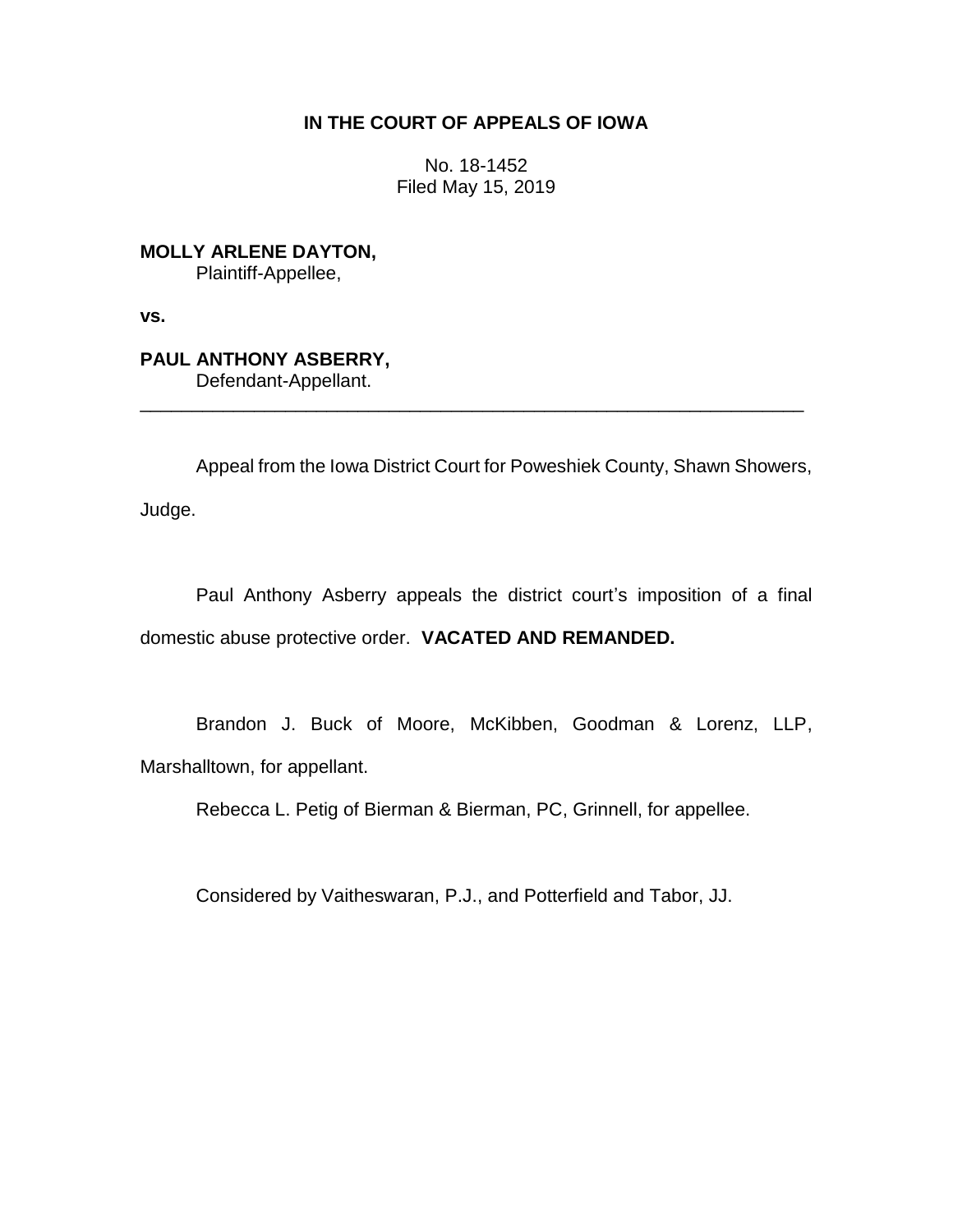### **VAITHESWARAN, Presiding Judge.**

We must decide whether a defendant received proper notice of a hearing following the issuance of an ex parte domestic abuse temporary protective order.

### *I***.** *Background Facts and Proceedings*

On July 17, 2018, Molly Arlene Dayton filed a petition for relief from domestic abuse against Paul Anthony Asberry, a man with whom she was living. The district court filed an ex parte temporary protective order the same day. The order required Asberry to "stay away from" Dayton and granted her "exclusive possession of the residence." The order scheduled a hearing for July 30, 2018.

The sheriff personally served Asberry with the petition and temporary protective order on July 17, 2018, at the house Dayton and Asberry shared. The next day, Dayton's attorney moved to reset the July 30 hearing for July 23. The district court granted the motion. There is no indication the order was personally served on Asberry.

Asberry did not appear for the July 23 hearing. The district court filed a final domestic abuse protective order the same day. Three days later, the sheriff personally served the order on Asberry at a different location than the home he previously shared with Dayton. Asberry appealed.

Asberry contends he did not receive proper notice of the order resetting the hearing. He also challenges the evidence supporting the final protective order. We find the notice issue dispositive.

## *II***.** *Notice*

Iowa Code section 236.4(1) (2018) states: "Not less than five and not more than fifteen days after commencing a proceeding and upon notice to the other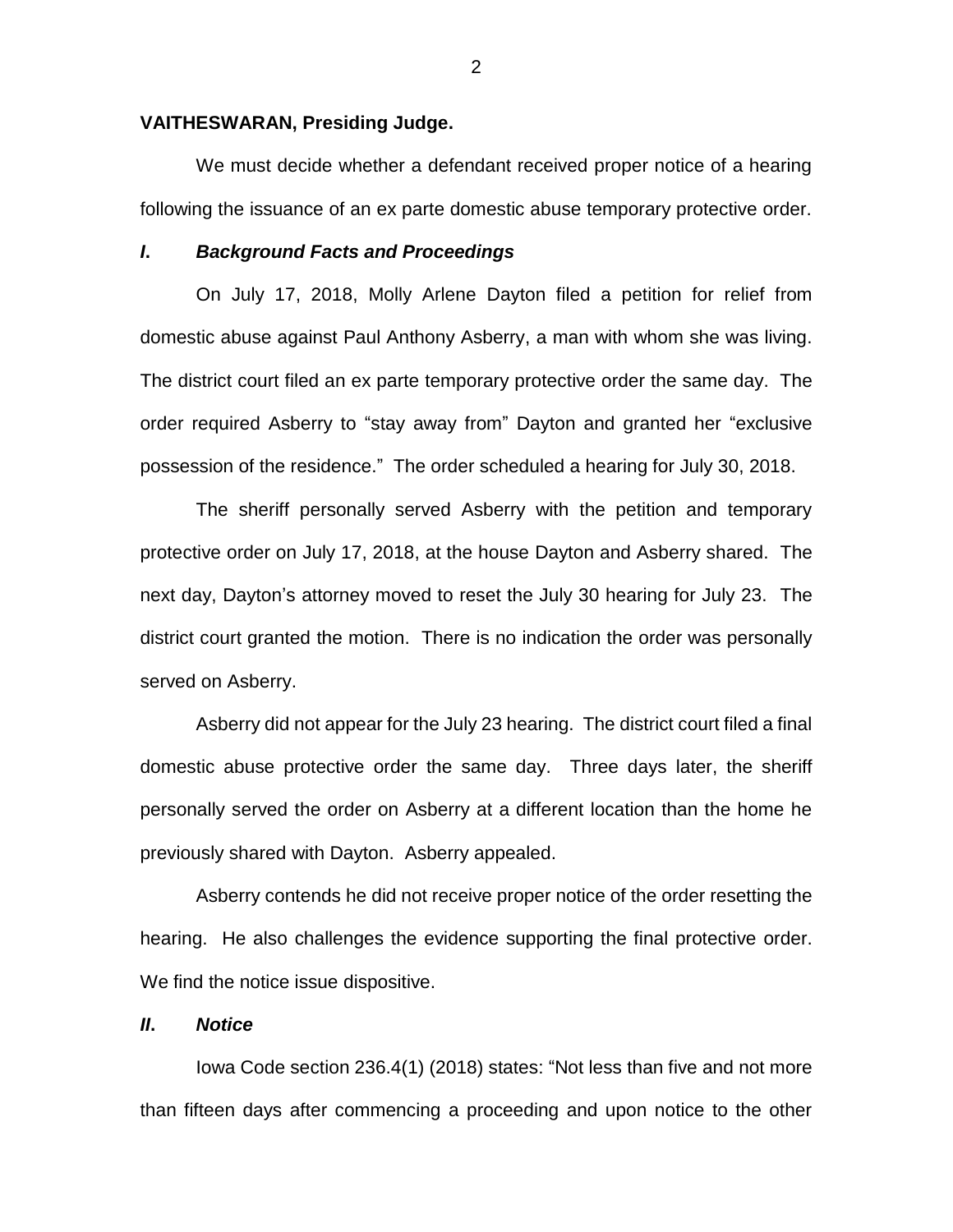party, a hearing shall be held at which the plaintiff must prove the allegation of domestic abuse by a preponderance of the evidence." With a few limited exceptions, a hearing is mandatory. *Abbenhaus v*. *Flannegan*, No. 08-2006, 2008 WL 2906627, at \*1 (Iowa Ct. App. July 30, 2008) ("The legislature's use of the word 'shall' imposes a duty and is mandatory when addressed to public officials.").

Asberry concedes he was personally served with notice of the originallyscheduled hearing. Asberry also concedes the Iowa Rules of Civil Procedure and the domestic abuse statute authorize service of later-filed documents by mail. *See* Iowa Code § 236.7(1) ("A proceeding under this chapter shall be held in accordance with the rules of civil procedure . . . ."); Iowa Ct. Rs. 1.442(2) ("Service shall be made by delivering, mailing, or transmitting by fax (facsimile) a copy to the attorney or to the party at the attorney's or party's last known address or, if no address is known, by leaving it with the clerk of court."), 1.442(6) ("Immediately upon the entry of an order or judgment the clerk shall serve a notice of the entry by mail in the manner provided for in this rule upon each party except a party against whom a default has been entered and shall make a note in the docket of the mailing."). Asberry focuses on where the order rescheduling the hearing was sent. He argues "if the [o]rder was sent, it would be sent [to his] last known address which would be the residence which [he] was prohibited from visiting." In his view, due process required more. We need not reach the question of what due process requires because the notice issue may be resolved on statutory grounds. *See In re S*.*P*., 672 N.W.2d 842, 846 (Iowa 2003).

3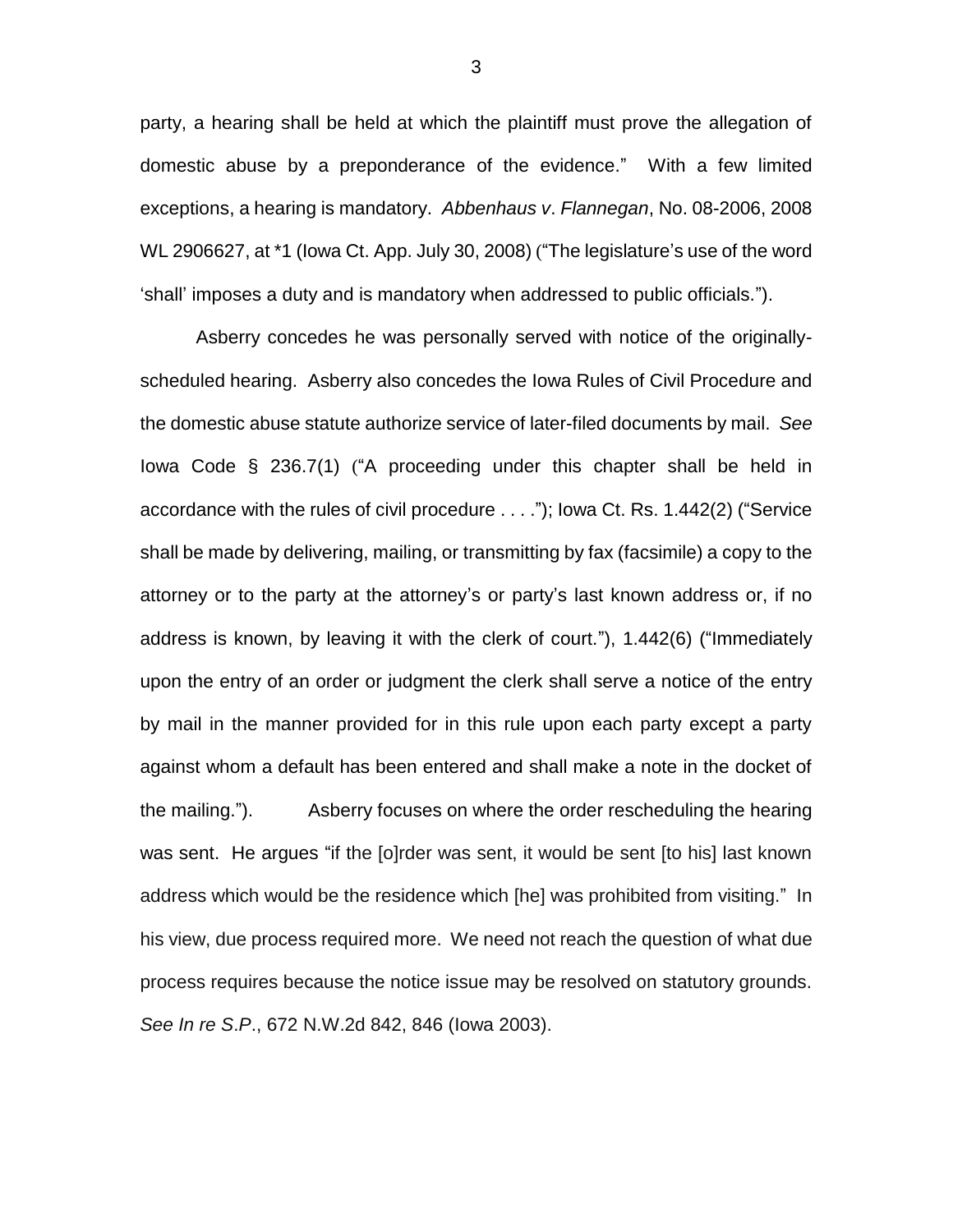As noted, section 236.4(1) requires notice to the other party of a hearing on the allegation of domestic abuse. Iowa Code § 236.4(1). Asberry's assumption that the rescheduling order was mailed to the address of the home he shared with Dayton is a reasonable one. The only contact information in the record at that point was the address of the shared home; the docket sheet simply stated "ccdeft," suggesting the default mailing option was used; and there was no sheriff's return of service reflecting personal service. Dayton essentially concedes the scheduling order was mailed rather than served by other means.

 Mailing of the rescheduling order to the last known address was not a method of service reasonably calculated to apprise Asberry of the hearing because, as of the evening of July 17, Asberry had no right to be at the address. Indeed, he was personally served with the final protective order at a different address, lending credence to his assertion that notice mailed to the house he shared with Dayton was tantamount to no notice.

Adding to the inequity was the compressed time frame between the original order and the rescheduling order. Dayton's attorney filed the motion to reschedule the hearing at 6:51 a.m. on July 18, less than thirteen hours after Asberry was served with notice of the original hearing. The district court granted the motion at 8:35 a.m. While the rules authorize service on an attorney, Asberry would have been hard-pressed to contact an attorney let alone secure representation within this time frame. *See* Iowa Ct. R. 1.442(2) ("Service upon a party represented by an attorney shall be made upon the attorney unless service upon the party is ordered by the court.").

4